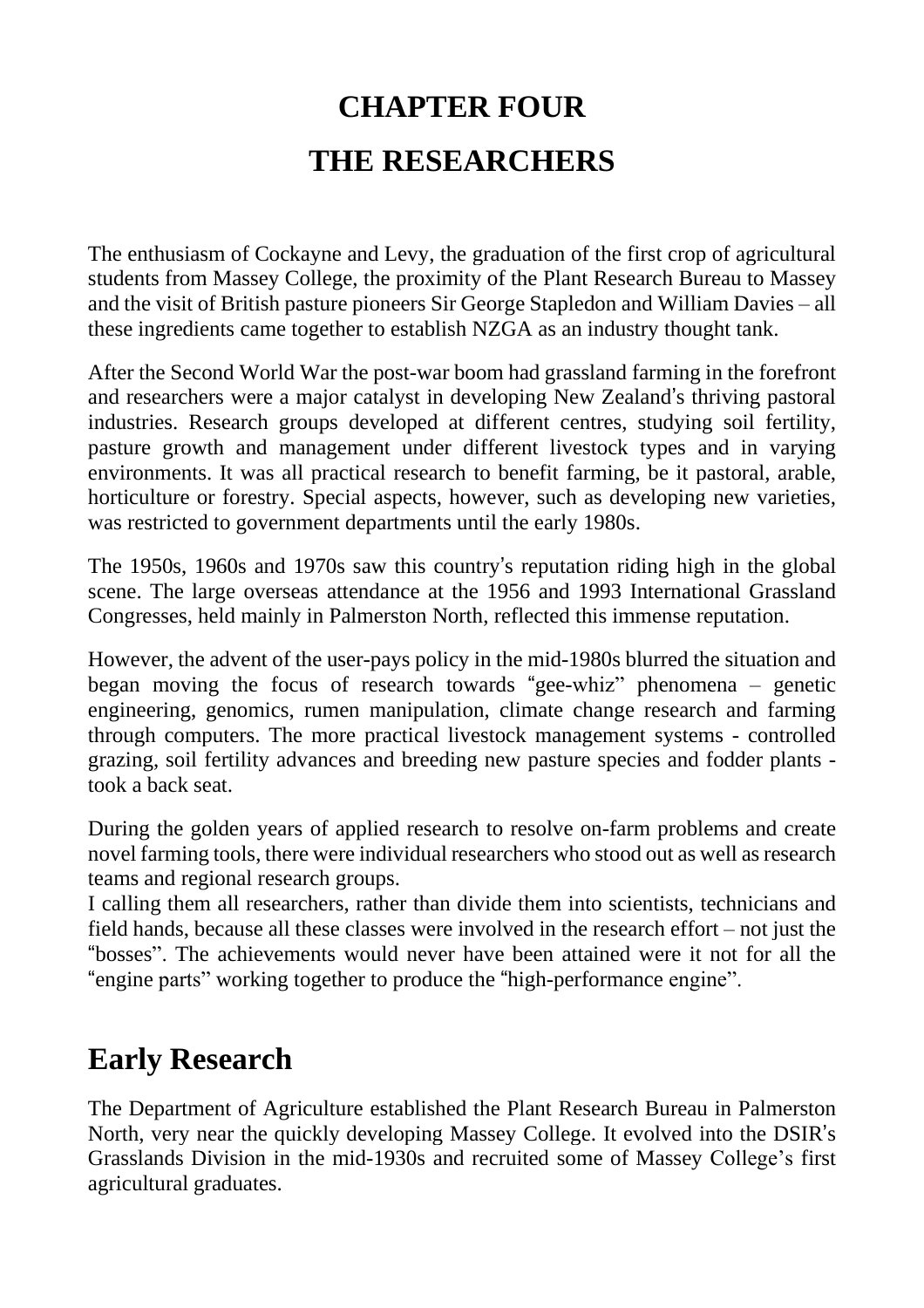The first crop of degree students included Dr CP McMeekan, developer of the Ruakura Animal Research Centre in Hamilton, and Professor M McG (Mac) Cooper who became a legend in Britain.

Among the first graduates who had pursued the first part of their degrees at other university colleges were people who specialised in pastures, such as Lionel Corkill and Eddie Suckling. Other early researchers like Peter Sears, came into the new venture through other pathways. McMeekan went to the growing Lincoln College, fell into conflict with his chief and moved north to establish the animal research station that the World knew as Ruakura.

Mac Cooper moved to Britain, developed a high reputation and a thriving agricultural department at Wye College, part of London University, before moving north to Durham University as Dean of Agriculture at Kings College in Newcastle-upon-Tyne. There he stirred up the research that had become rather hooked onto the past, including the 60-year-old Treefield Experiment that revealed the impact of fertiliser on old land, hay and pasture, and ploughed up areas. He also crossed the purebred "Royal" Jersey herd with Friesian bulls to develop more productive dairying, and produced graduates with enthusiasm and initiative.

Back in New Zealand the early grasslanders who started NZGA formed their own groups to investigate pasture problems that enabled farming to recover after the Great Depression. Palmerston North and Lincoln became the major research hubs, with Hamilton emerging as the century progressed.

In the 1940s, the Department of Agriculture developed a network of research areas across the country and Bruce Levy established regional DSIR Grasslands research stations in Gore, Lincoln and Kaikohe focusing on cool-temperate, dryland and warmtemperate grassland regions.

## **Before World War Two**

In August 1931, at the first NZGA meeting/conference, 28 people heard seven papers, five of them on soil fertility and fertiliser use; one on grazing management and one from Bruce Levy on the strains of pasture plants he had been studying with Dr William Davies of the Welsh Plant Breeding Station.

The second conference almost didn't happen, but finally went ahead two years later in August 1933 at Canterbury College (later Lincoln College/University). The programme comprised 22 papers covering a much broader range of subjects. Being in Canterbury the burgeoning pasture seed industry featured prominently, with problems of marketing farm produce also featuring in light of the Depression affecting global trade.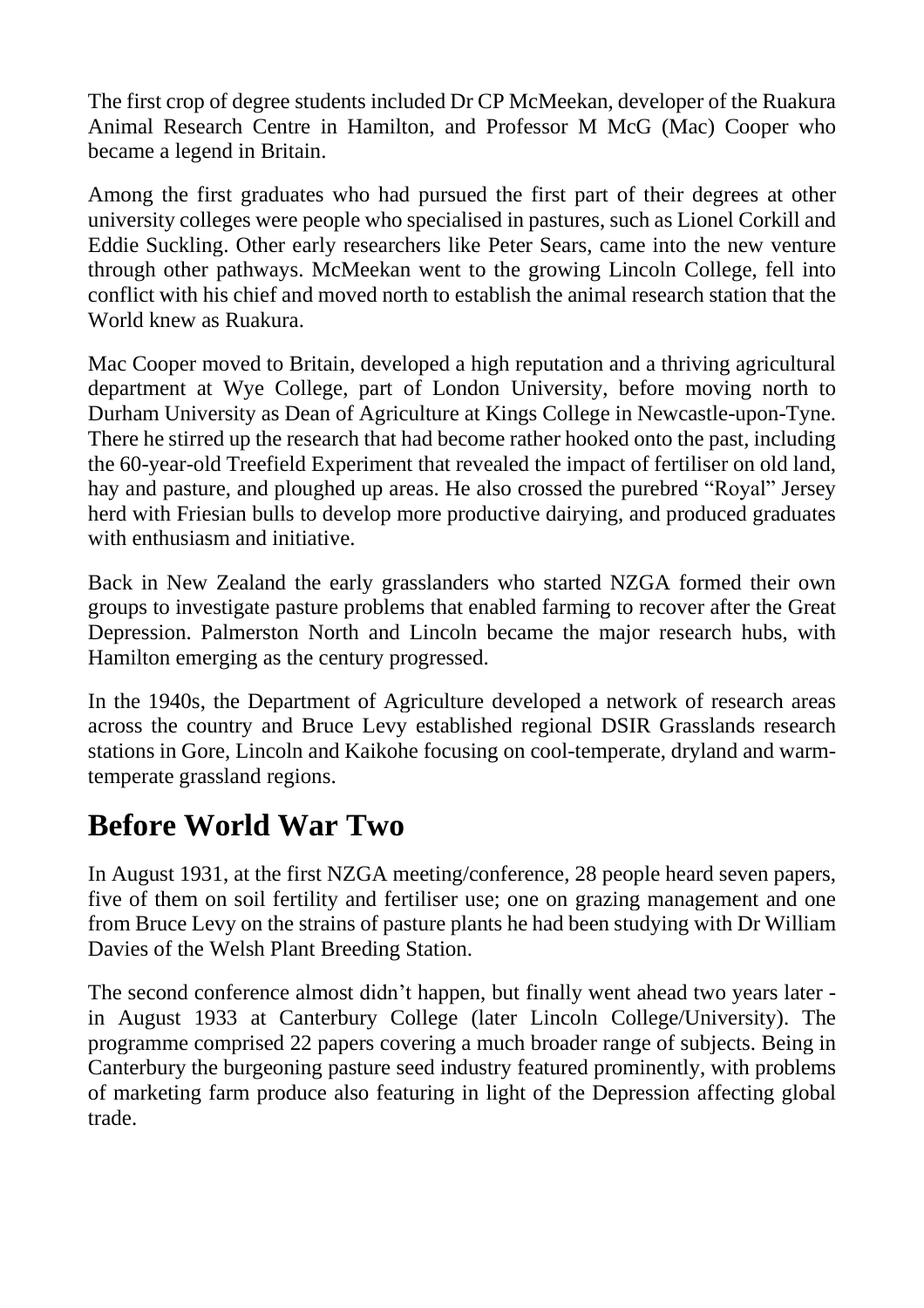George Holmes, who later established Invermay, discussed regional problems in Otago-Southland and Levy again reported on developing strains of the major pasture species.

Most of the research was undertaken by the Department of Agriculture and the college staff, with some company staff contributing. The first paper by a farmer was given by Waikato dairy farmer, Alan Candy, whose name was later added to the Grassland Memorial Trust's list of honoured grasslanders.

In successive years, as the country gradually recovered from the Depression, more people realised the value of information being presented at the conferences, and the number of papers rose to over 30 at each event. The peripatetic location of the meetings developed into North Island one year and the South Island the following year.

The looming conflict may well have been the reason that in 1938 only 12 papers featured at the Hamilton Conference. Those presenting information tended to be partly the previous authors, and those becoming leading figures in the developing colleges and research stations. The threat of another war also had its effect and NZGA had to go into recess until 1946.

## **Recovery after War**

It took a few years for NZGA to rebuild impetus after World War Two, as the existing researchers had been employed in other projects to aid the military effort, and some even went to Britain to assist in pasture-related efforts there. Those who had fought in the armed services were given places at universities to gain qualifications for employment, and some became researchers at the new and existing centres across the country.

The research effort expanded in the years following the war and NZGA membership followed the trend.

Only nine papers featured at the 1947 Annual Conference in Palmerston North and these were general updates and reviews in nature. The 1948 Meeting likewise updated members on South Island trends, including Secretary-Treasurer RP Connell on trends in agriculture in Canterbury since 1931. He had moved from Grasslands in Palmerston North to be field superintendent in the Department of Agriculture in Christchurch. The 1948 meeting had the lowest number of presentations at any NZGA conference - only eight.

At Rotorua in 1949, 23 papers were given and the topics were now broad-based, giving trends and results from across the country. The researchers presenting the papers were a mixture of new faces and existing scientists who had resumed their pre-war projects. Established names like Corkill, Suckling, Iversen, Bevin, Lynch and McNeur were featured at this conference and would become familiar presenters over the following decades.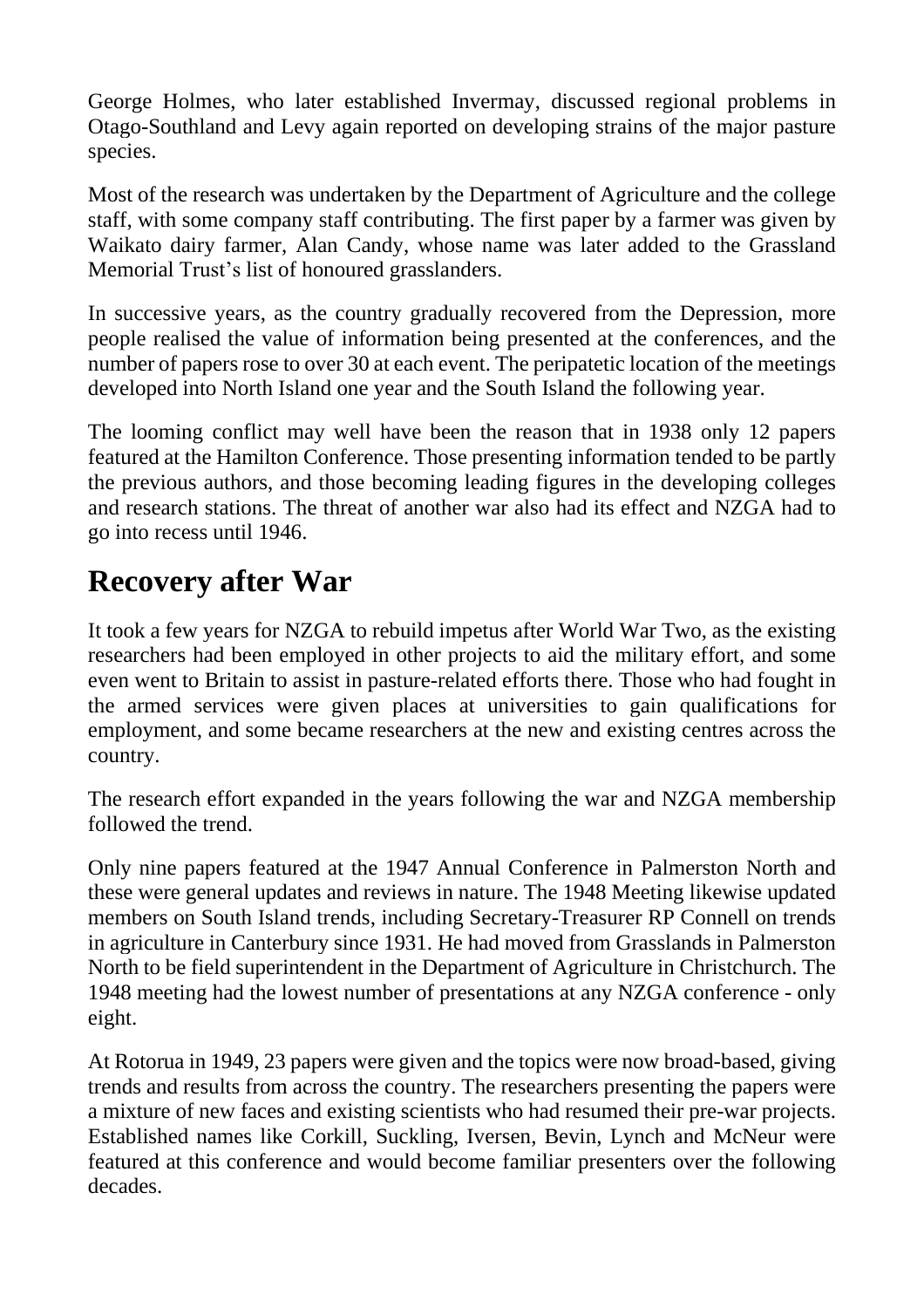## **Research teams formed**

The early researchers soon attracted others around them and teams began to form in the centres like Grasslands where Levy, Corkill and Sears formed groups to focus on particular subjects.

Levy was the plant collector and ecologist. He used people like Les Gorman to measure and classify his clover and grass collections, and then employed Corky to breed the varieties. He supervised Eddie Suckling in hill pasture studies and set up Te Awa for hill country and catchment research.

**Lionel Corkill** was New Zealand's first pasture geneticist and plant breeder. He made a huge contribution, not only to pasture plant breeding during his time as DSIR's Grasslands Division chief breeder and director, but also as director of DSIR's Crop Research Division for over a decade.

Corky had the ability to inspire loyalty, dedication and enthusiasm among his staff, and as a result he developed a fine *esprit du corps* in his team, which at times led to some memorable, though for some, not so well remembered social activities.

He was supportive and encouraging to them, yet modest about his own efforts. Corky was the first Massey student to earn an MAgSc (1931). He studied ryegrass genetics at Massey for four more years before joining Grasslands Division as an assistant agrostologist. He then spent a year in Australia with CSIRO, returning in 1937 to Grasslands Division, as its chief plant breeder.

Corky worked for the next two decades at Grasslands and built up a first-rate group of skilled and experienced plant breeders and research assistants.

He led from the front and bred the first commercially released hybrid ryegrass, a cross between perennial and annual ryegrass, known initially as *HI* and named *Grasslands Manawa* in 1964. First certified in 1943, this grass was the world's first "short rotation" ryegrass, lasting between three and four years in a pasture. Corky also developed breeding programmes for cocksfoot, timothy, red and white clovers.

When Peter Sears died suddenly in 1963, Lionel Corkill returned to Grasslands in Palmerston North as its director until retiring in 1971. During his years as director Corky expanded and consolidated staff numbers and research facilities, developing regional stations. The Kaikohe Station in Northland quadrupled its size in 1969, and the Gore station area increased nine-fold.

He organised the purchase of Ballantrae, the hill country station near Woodville in 1966, and the Aorangi block in Kairanga in 1967. This led to a big increase in grassland research from the initial 4ha Tiritea Block acquired in 1928 from Massey College as a Plant Research Station, the predecessor of Grasslands Division.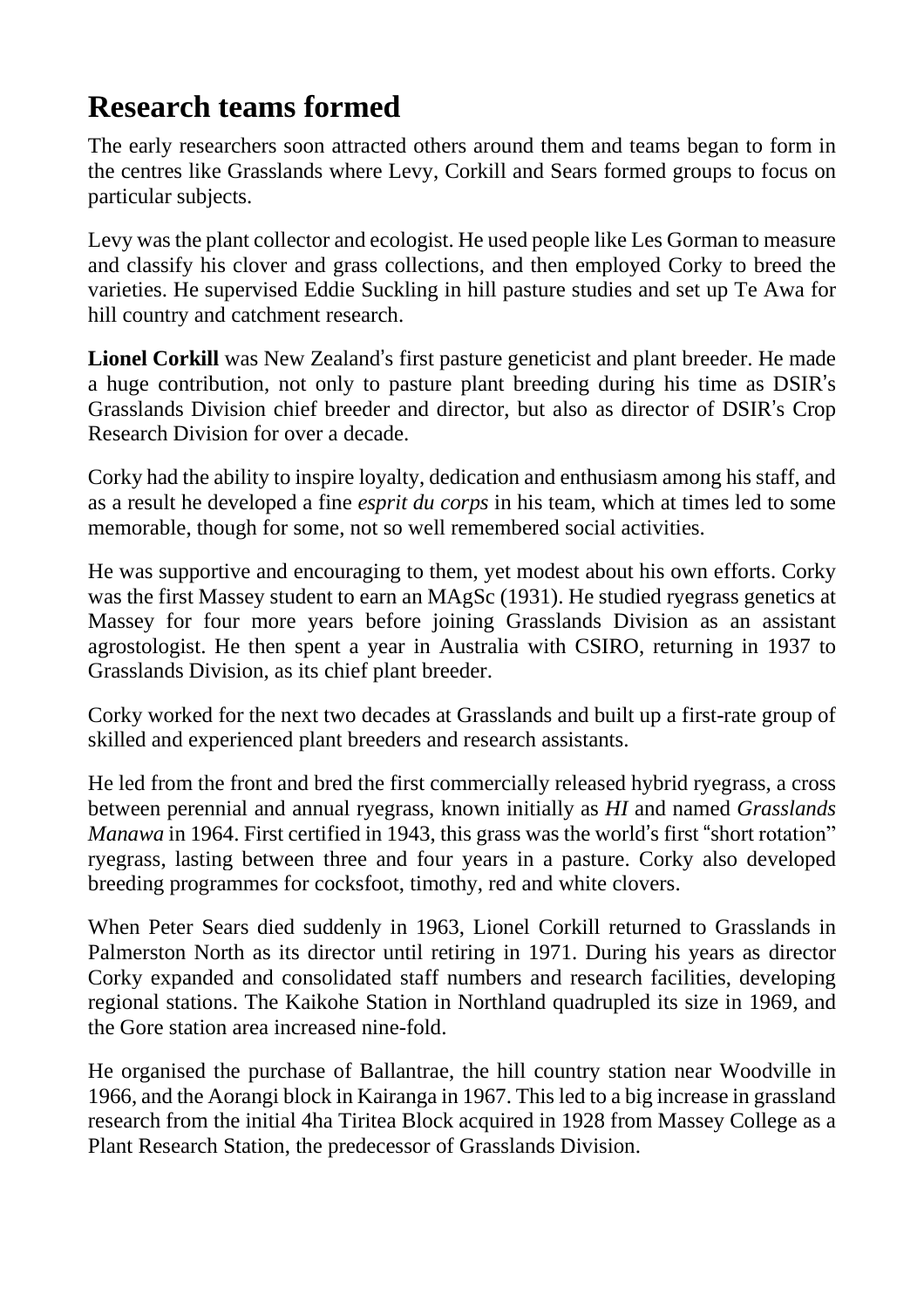Corky served as President of NZGA in the late 1950s and was elected an honorary Life Member in 1969. He served and shaped the Grassland Memorial Trust and led the NZ delegation to International Grasslands Congresses in the USA (1952), Brazil (1965) and Australia (1970). Corky was also a Life Member of the NZ Turf Culture Institute.

**Peter Sears** was born in England in 1914 but educated in New Zealand at Wellington College and later at Victoria and Canterbury University Colleges. He entered government service as a cadet in the Government Life Insurance Office in 1930, but then transferred to the Department of Agriculture and moved to DSIR's Grasslands Division when it formed in 1936. There he specialised in pasture ecology and gained a D<sub>Sc</sub> in this field.

Sears contributed significantly to shaping the future of grassland research. However, he wasn't highly regarded by his staff as director over eight years. Sears and Corkill both applied for the position of director after Jim Melville left for Australia. Corkill was popular among his colleagues but lacked the contacts within the DSIR hierarchy, but was nevertheless appointed, whereon Sears objected and was appointed instead.

"Sears, however, lacked the agricultural background," commented Eddie Suckling in an interview I recorded in 1992, "and it showed. When he went out to field days and farmer meetings he always needed technical support, and you never knew when he was serious or joking. Farmers would be uncertain about his views until he laughed, indicating he was joking."

In Suckling's opinion, Sears lacked the extensive experience of Corkill, though the duo formed an effective team in international consultancies in Japan and several other countries, developing high reputations.

Work-wise, Sears collaborated with the Dairy Research Institute in resolving problems of feed flavours in cream and butter. He also studied facial eczema in grazing livestock, but contributed most notably in pasture production and utilisation.

In the late 1950s, Peter Sears focused on economic and social aspects of agriculture, where his qualifications in science and economics helped him to campaign for a better environment for the agricultural industries. Sears felt that agriculture was the key to New Zealand's economic future and his efforts stimulated a national interest in reorganising the financial background for the primary industries at the time.

Peter Sears' sudden death stimulated his colleagues to establish a Memorial Trust during 1963, honouring prominent names, including Sears.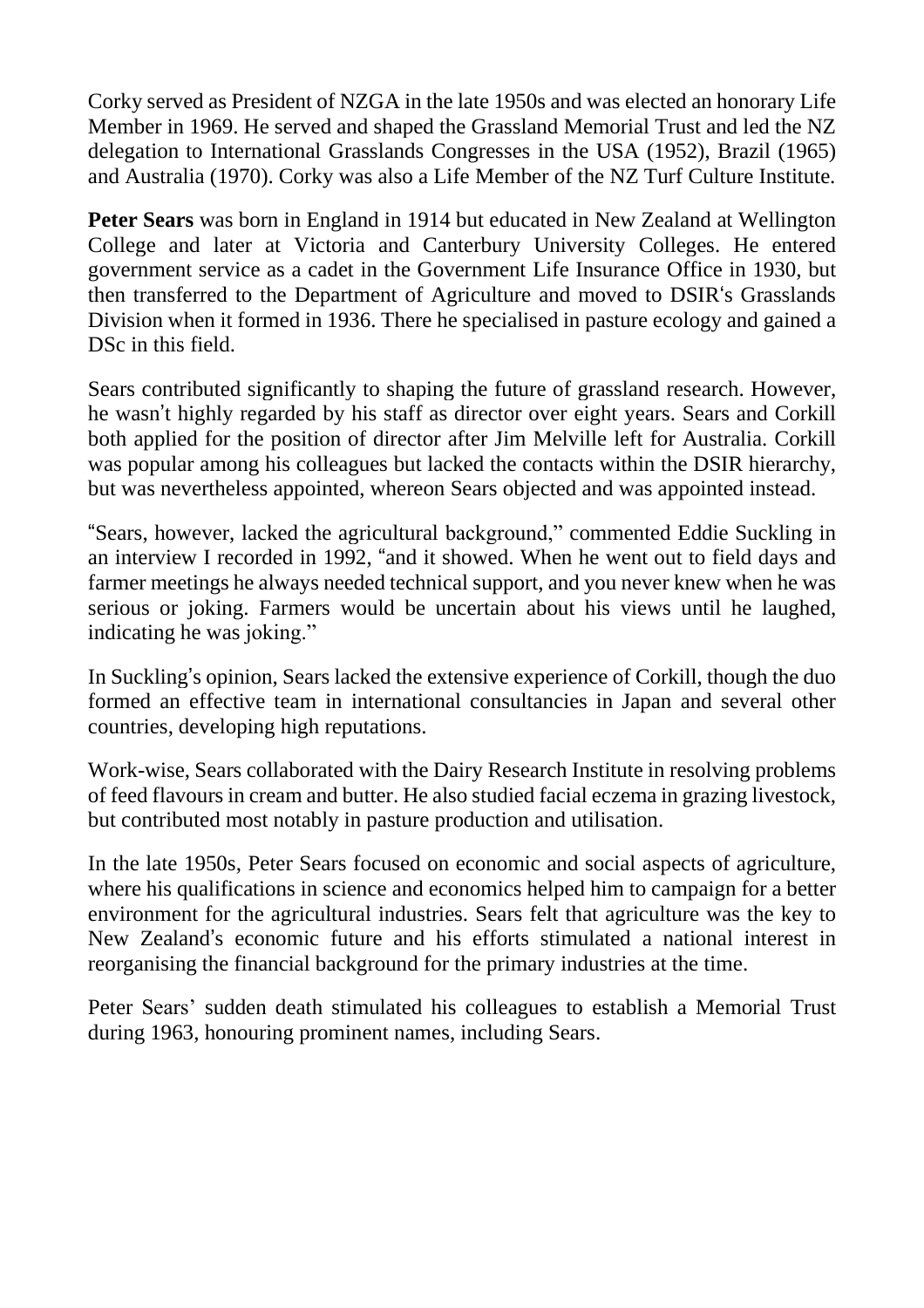# **Developing the Hills**

**Eddie Suckling** forgot more about hill country farming than most people had ever learned. He was appointed to DSIR Grasslands in 1936 not long after Peter Sears had transferred from the Government Life organisation. Initially, Suckling worked on the effects of herbage species on milk flavours. He became acquainted with Peter Sears and taught Sears grass and clover identification.

In the late 1930s Eddie Suckling joined two 1937 recruits – Jim Lambert and Lofty Harris – in a survey of pastures and cocksfoot seed-growing areas on Banks Peninsula, as requested by the Chamber of Commerce. Levy went overseas on tours, leaving another researcher, Ernie Madden, to run the division.



*Eddie Suckling*

In 1939 a well-used refrigerator in the Grasslands building

malfunctioned and started a blaze. The building was burned down and much data were lost.

Eddie Suckling began hill country research in 1944 when the Manawatū Catchment Board was formed. Bruce Levy chaired a research committee to study soil conservation in North Island hill country and leased 180ha near Kiwitea called Te Awa.

He appointed Suckling as officer-in-charge of the research area and the technicians they employed developed soil conservation and hill pasture farming guidelines over 15 years. But a hill country research group wasn't developed until the early 1970s when Ray Brougham took action, as the NZ Government was keen to develop livestock production on marginal lands. Under Lionel Corkill, the Ballantrae farm was bought and Suckling, then David Grant, began research specifically for improving the vast hill areas of the southern North Island.

#### **New Research Centres**

In the meantime, other groups were forming at Grasslands, Ruakura and near Dunedin, the former airport at Invermay was being changed by George Holmes into a southern research centre.

However, George was in the Fields Division of the Department of Agriculture and by 1954 he was only supervising five scientists, Invermay was regarded primarily as a field station.

A year later Robin Scott joined the team and took over the fertiliser research that had struggled. He began a large-scale grazing experiment and several topdressing trials. Then in 1959 Ken Drew was appointed to run animal nutrition, followed in the 1960s when Jock Allison began reproductive physiology. Nelson Cullen went on to develop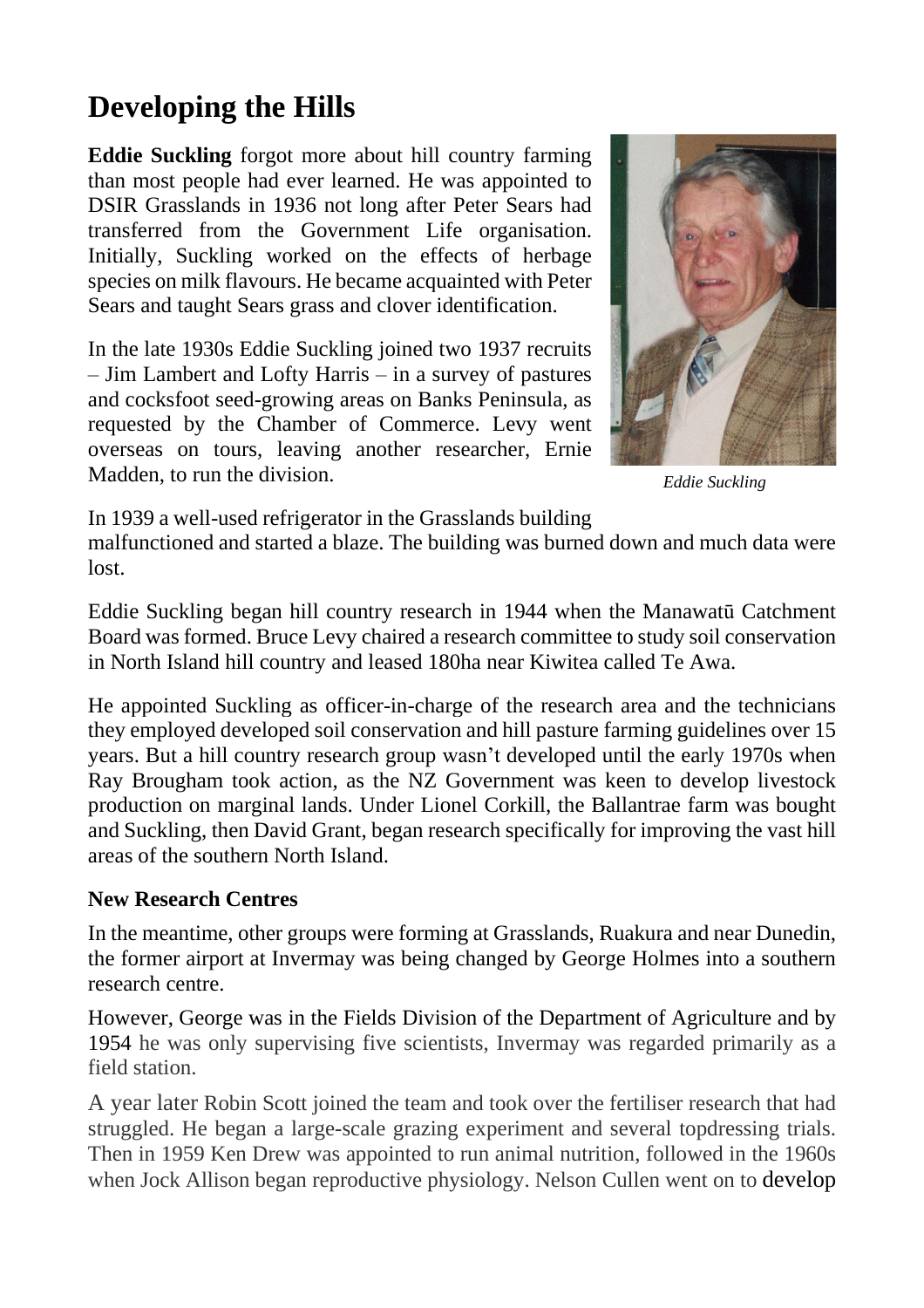animal, soil and pasture groups.

CP McMeekan also developed research groups at Ruakura, backed by a thriving dairy industry. Under his leadership the station became an internationally renowned research centre. In the 1990s the Dairying Research Corporation was split off to become Dexcel and now DairyNZ, with its own strong research team. The remainder, however, was downsized by AgResearch and is now only a presence on the site, which was handed to the Tainui iwi in a government restitution agreement.

In the post-war era the Department of Agriculture had established many smaller regional stations that accommodated a miscellany of divisions, including research. In 1987, MAFTech was formed and though many of these stations gradually vanished, research thrived.

## **Conflict of Results**

At the 1951 NZGA Grassland Conference in New Plymouth, Grasslands researcher Ernie Madden gave a paper on timing surface sowing of legumes in southern North Island hill pastures. He reported that all his sowings were failures and that it wasn't worthwhile oversowing clovers.

Unfortunately, the next paper in the session was presented by Eddie Suckling, also on oversowing legumes into hill country. Eddie had found that oversowing in autumn was much more successful than spring sowings at all the five sites he had used in southern North Island hill pastures! Neither had an inkling that the other was working on this topic, so the conference attenders had found this quite hilarious!

However, this caused all sorts of strife back at Grasslands, and after this, conference presentations had to be reported in advance to the director to prevent further embarrassment.

In any case, Bruce Levy would not allow Suckling to publish the findings from just one trial - he had to wait until he had completed up to ten trials, and then he was allowed to write the overall trends and conclusions.

Suckling's research greatly enhanced his reputation internationally, and he enjoyed several tours and was seconded in South America for over a year. It was during his time overseas that the Ballantrae Research Station was purchased.

When Eddie returned from overseas, he was disgusted by the Ballantrae sheep and complained bitterly to Corky but to no avail, as the deed had been done. So he mentioned the situation to a friend on the Catchment Board,Vince McGlone, then the head of the Lands & Survey Department, and he kindly took the Ballantrae sheep and exchanged them for pure Romney sheep at no cost. Eddie then obtained cattle from near Wellington for the trials, again at no cost.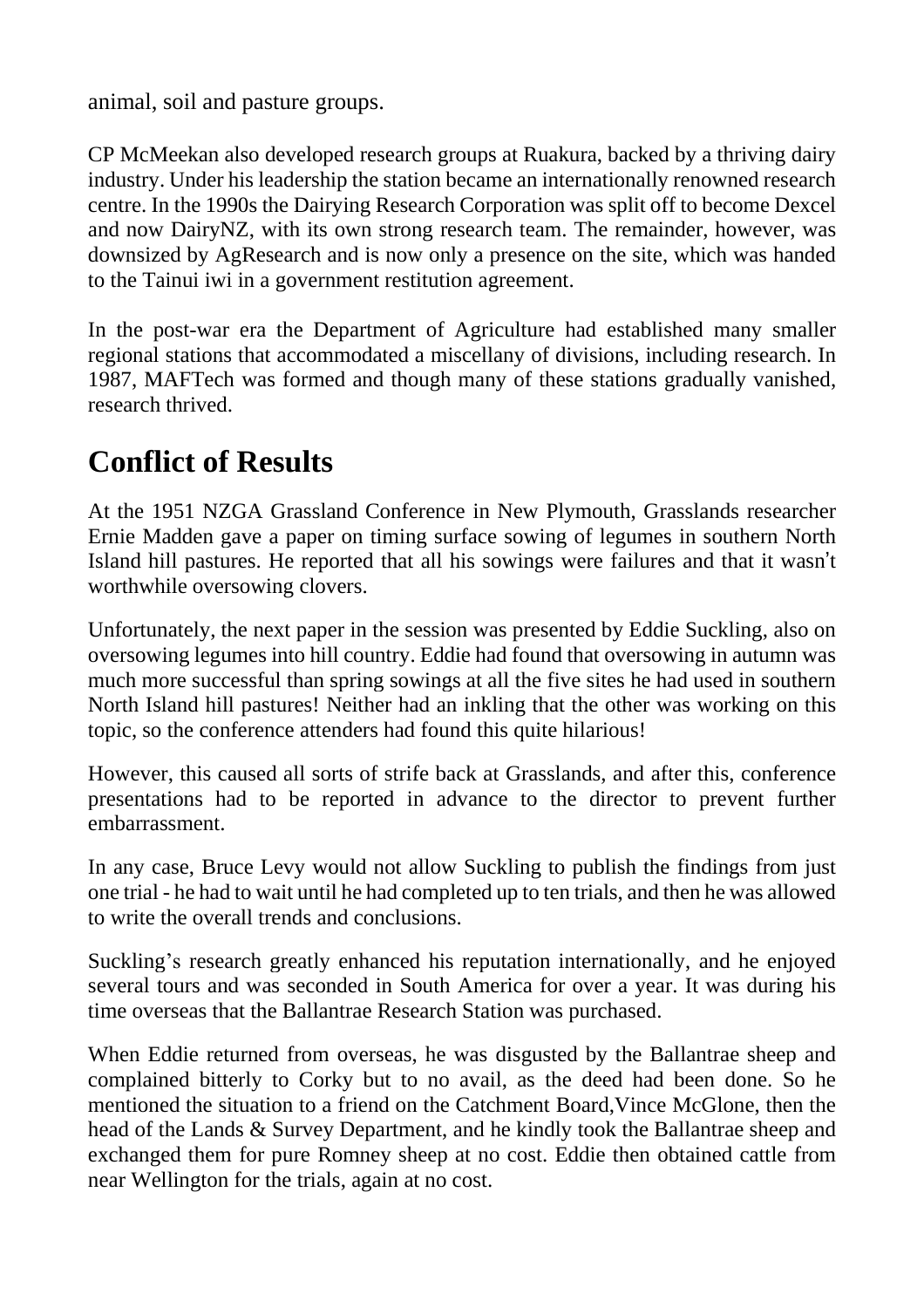Eddie had some memorable moments with farmers. There was one time he enjoyed telling about at family parties, when he took his wife out with him to visit a dairy farm. The farmer was proud of his farm, his cattle and their products and showed Eddie and Marge his premium cream in galvanised cans with their lids on. However, when he took off the lid off one to show them the super high quality cream therein, there was a dead rat floating in the cream! He hastily removed the rat and rinsed the can, but Marge was still horrified by this incident, while Eddie just laughed it off!

Eddie eventually retired in 1979 and died suddenly in November 1992.

# **Backroom people**

**Les Gorman** was an early "backroom boy" at Grasslands Division in Palmerston North, where he worked for Bruce Levy, carrying out much of the everyday measurement of the plant material that eventually produced the first Grasslands pasture varieties.

Les began classifying the white clover plant material collected by Levy and William Davies, which led to Levy describing six main types, including what is globally known as *Grasslands Huia* white clover. *Huia* was most successful because it was produced in bulk by New Zealand seed growers and sold in many countries at a good price.

During the Second World War Les was drafted to service grass airfields, but he fractured his pelvis in a severe car crash. It was thought he would never walk again but one day he chased his brother in their garden and this stimulated his return to mobility.

Les was keen to undertake a doctorate at Massey College but returning servicemen had priority, so he continued in his backroom role until retiring.

# **Nelson Cullen - a southern leader**

**Nelson Cullen** came from a farm near Milton, Otago. Like others he studied agriculture at Lincoln and graduated in 1950. Nelson was appointed pasture research officer at the Invermay Research Station and over the next 16 years he studied use of fertiliser and trace elements and undertook pasture studies on establishment, seed mixtures and management.

His major research contributions included the discovery of molybdenum responses in pasture, finding the most suitable forms and application rate of fertilisers. His trials in the Te Anau basin resolved pasture establishment problems in that area as it was being developed.

In 1966 he became Invermay's director, overseeing research into animal, pasture, crop, fertiliser and soil technology there and at Tara Hills near Omarama. He also administered the MAF Woodlands station, south of Gore. Over nine years he developed regional research programmes and built up a staff that included 20 scientists.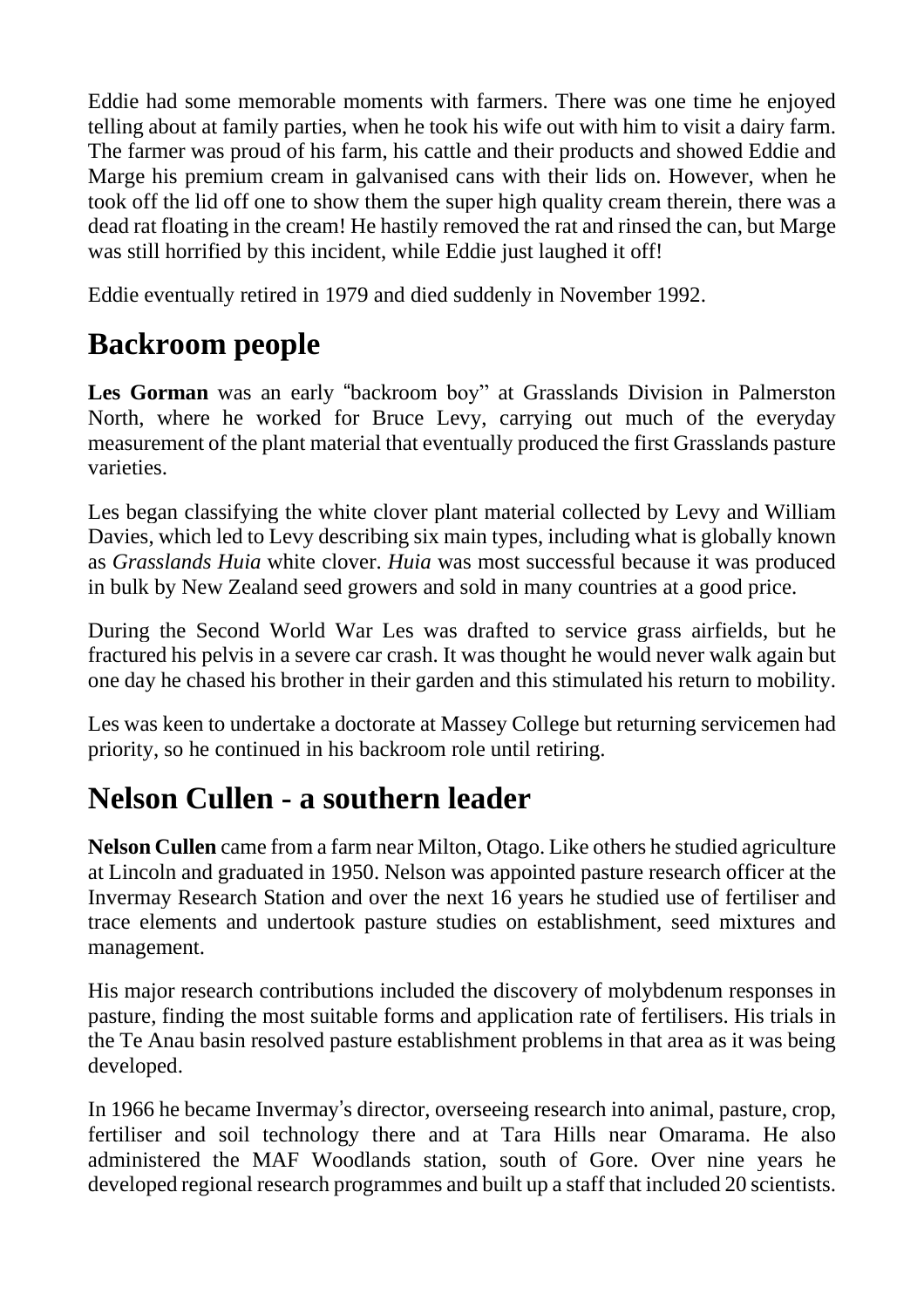Nelson moved to Ruakura in Hamilton as Director of Soil and Plants in 1975 with a staff of over 180, including 50 scientists working on plant, soil and fertiliser research. This included soil testing, soil chemistry, fertilisers, pastures, crops, weed control, horticulture, viticulture, entomology and aquatic plants, as well as managing substations at Pukekohe and Gisborne.

Nelson recruited more high-calibre staff, established horticulture research, and helped to set up a comprehensive fertiliser advisory system. He also established new facilities for entomology, horticulture and aquatic plant research while promoting farmerscientist liaison and dissemination of research findings.

#### **Force to be reckoned with**

**Ray Brougham** started post-war as a technician and worked his way into research by obtaining advice and ideas from his colleagues. An agricultural degree at Massey helped him and eventually he was awarded a DSc for papers on pasture management. He became Grasslands director in 1970.

Ray further developed the DSIR regional research stations at Kaikohe, Ballantrae, near Woodville, Aorangi near Palmerston North, Lincoln, Tekapo and at Gore.

In 1970, NZGA elected him a Life Member and he steered the direction of its Executive Committee and the GMT until the 1980s. Ray's research focus was bull-beef management based at Aorangi. Bull beef farmer and agricultural engineer, Harry Wier, went on to develop TechnoGrazing™ as an effective adaptation of Ray's methods for sustainable farming.

Ray talked to farmer groups everywhere to encourage controlled grazing. He retired in 1985 but devoted later years to raise sponsorship and support for hosting the 1993 XVII International Grassland Congress in New Zealand and Queensland. The event proved to be most successful at all levels. Ray died suddenly aged 67 in November 1993.

## **Some well-known NZGA presenters**

From Southland to Northland, the researchers contributed papers in keen competition each year, matching their offers to fit the regional issues. These are some who contributed over the years:

Based in Gore: **David Turner** became a Grassline pasture adviser and radio weather forecaster before his premature death.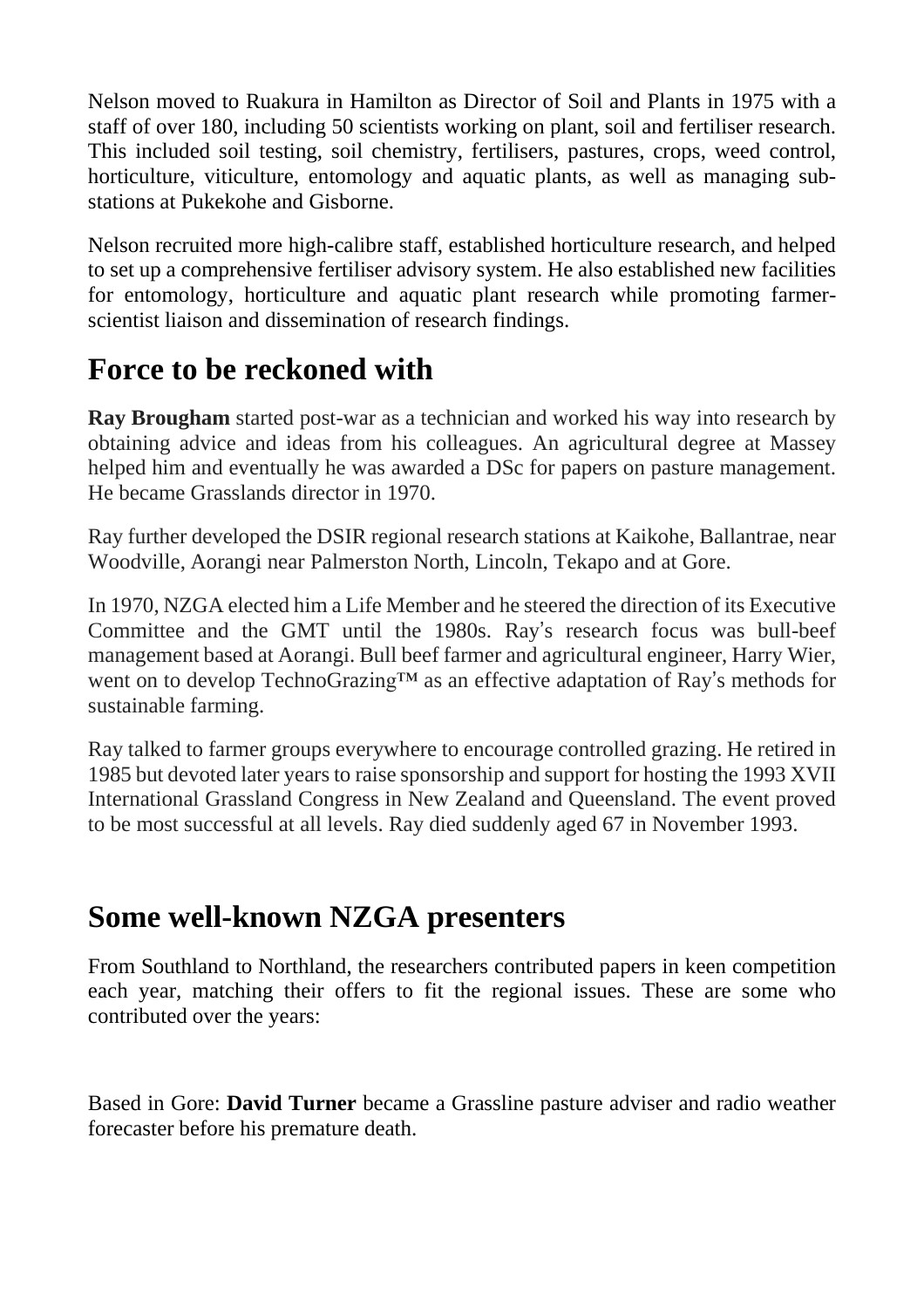

David Turner

**Keith Widdup** (based in Gore and then Lincoln) bred white clovers and other legumes and was NZGA President in 1994.

**David Stevens**, also based in Gore and Invermay animal/pasture researcher and deer management are his fortes; NZGA President from 2016 to 2018.

**Bill Lowther**, worked as legume and Rhizobium researcher at Invermay carrying out pasture establishment, seed coating and Caucasian clover research. He served on the NZGA

Executive Committee in the early 1980s, but declined to serve as President.

The Invermay Soils & Fertiliser Group was headed by the former Shetlander, **Alan Sinclair** and the peripatetic **Jeff Morton**. Others joined them, including Ross Monaghan and Cecile de Klein.



*Alan Sinclair*

Alan compared Maxicrop liquid fertiliser with water-only application and found no difference in 17 trials, which supplied evidence in a court case MAF took against the New Zealand company selling it for farm use. Alan had to undergo a heart operation, and sadly failed to survive it.

**Heather Pryor** worked with Bill Lowther on legume rhizobia. They located a type that was effective with Caucasian clover, a breakthrough to boost its establishment. Then, as funding dried up, Heather resigned and married to become Heather Odgers and moved to Wanaka.



**Barry Wills** (DSIR/AgResearch), was based in Alexandra, Central Otago and worked on alternative forage species for dryland.

**Alan Nordmeyer**, based with the Forest Research Institute in Rangiora, worked on legumes and N-fixing trees for South Island uplands.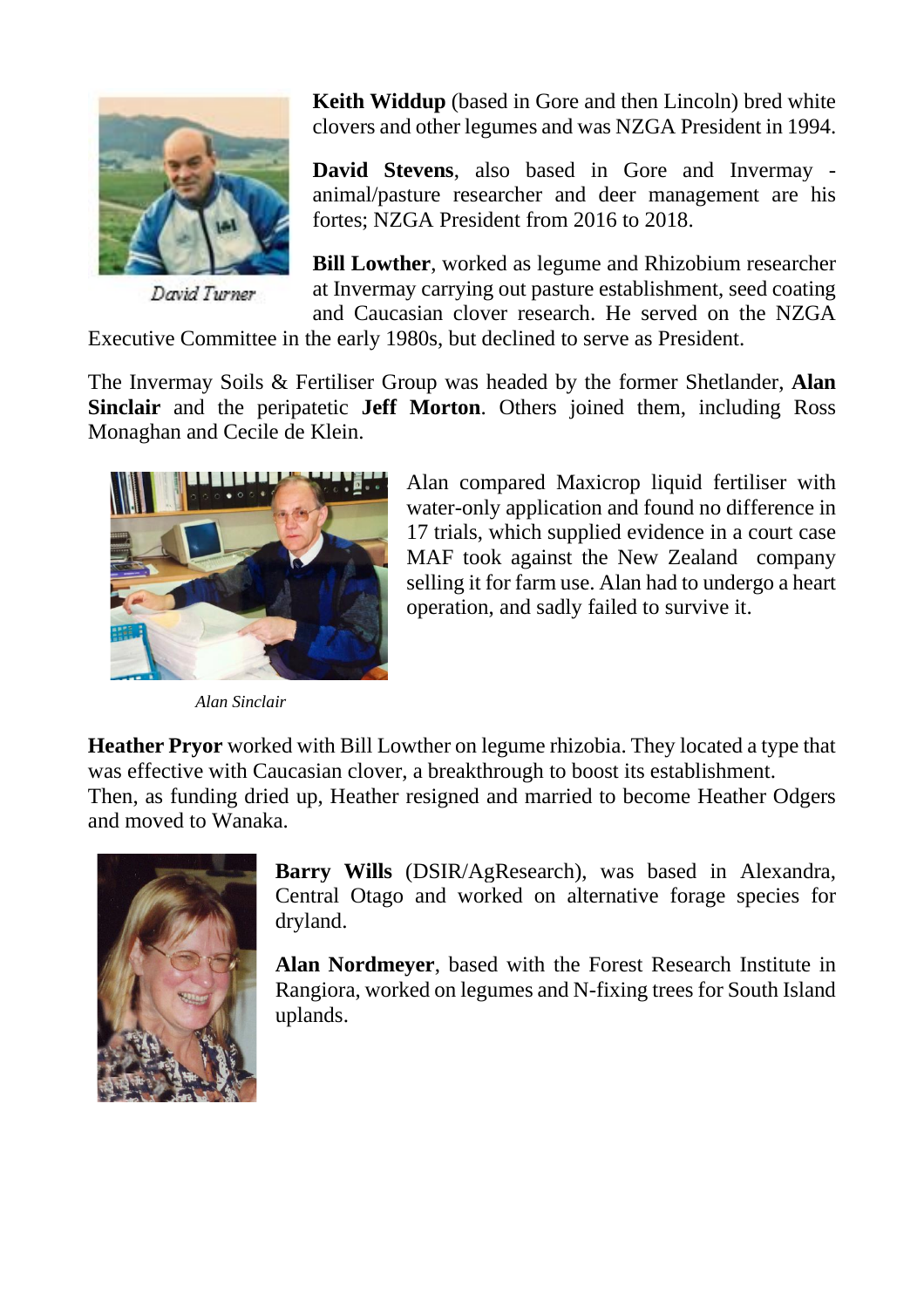# **At Lincoln**

J**oan Radcliffe** was elected to the NZGA Executive Committee and served from 1986 to 1990. Joan was the first female scientist to serve on the Executive and she wasn't always happy about how decisions were made. Joan settled in the then Field Research Division in the Department of Agriculture as a pasture ecologist, based in Wellington, then Ruakura, and finally Lincoln, where she stayed for the next 20 years. Her work



covered a wide range of research, and in many cases she pioneered our understanding of reactions of pasture plant and weed species to grazing management, soil and climate variation.

A series of papers she produced while obtaining a doctorate at Lincoln in 1979 are still relevant in understanding climate change effects in pasture production patterns. Joan was also a pioneer on using goats to control well-established gorse, gaining international acclaim and particularly from the NZ Society of Farm Management. Joan died, aged 59, in November 1997 in Christchurch.

**Tom Fraser,** a popular, easy-speaking pasture researcher and impressive communicator. Tom was NZGA President in 2000 and awarded the Ray Brougham Trophy in 2012.

**Alan Stewart,** based at the Ceres Research Farm near Lincoln - prolific pasture/forage breeder in Pyne Gould Guinness and then PGG Wrightson for 42 years.

Alan bred many novel pasture and forage varieties that became familiar successes on farms, here and overseas. These include: 13 different pasture species, five forage species, five turf grasses and two successful grazing herbs - chicory and plantain.

#### **Others at Lincoln:**

**Lincoln College/University -** Tom Walker, Jim White, Reinhart Langer, Derrick Moot, Michael Smetham, Dick Lucas,

**DSIR Lincoln:** Peter Clifford; Ken Brown; Tom Fraser; David Scott; Keith Widdup; Lester Fletcher; Euan Vartha;

#### **In the Wellington area:**

**Harry Gibbs**, based at Lower Hutt - a kingpin at the NZ Soil Bureau in the Hutt Valley and travelled all over the regions, studying their soils. He was a talented presenter at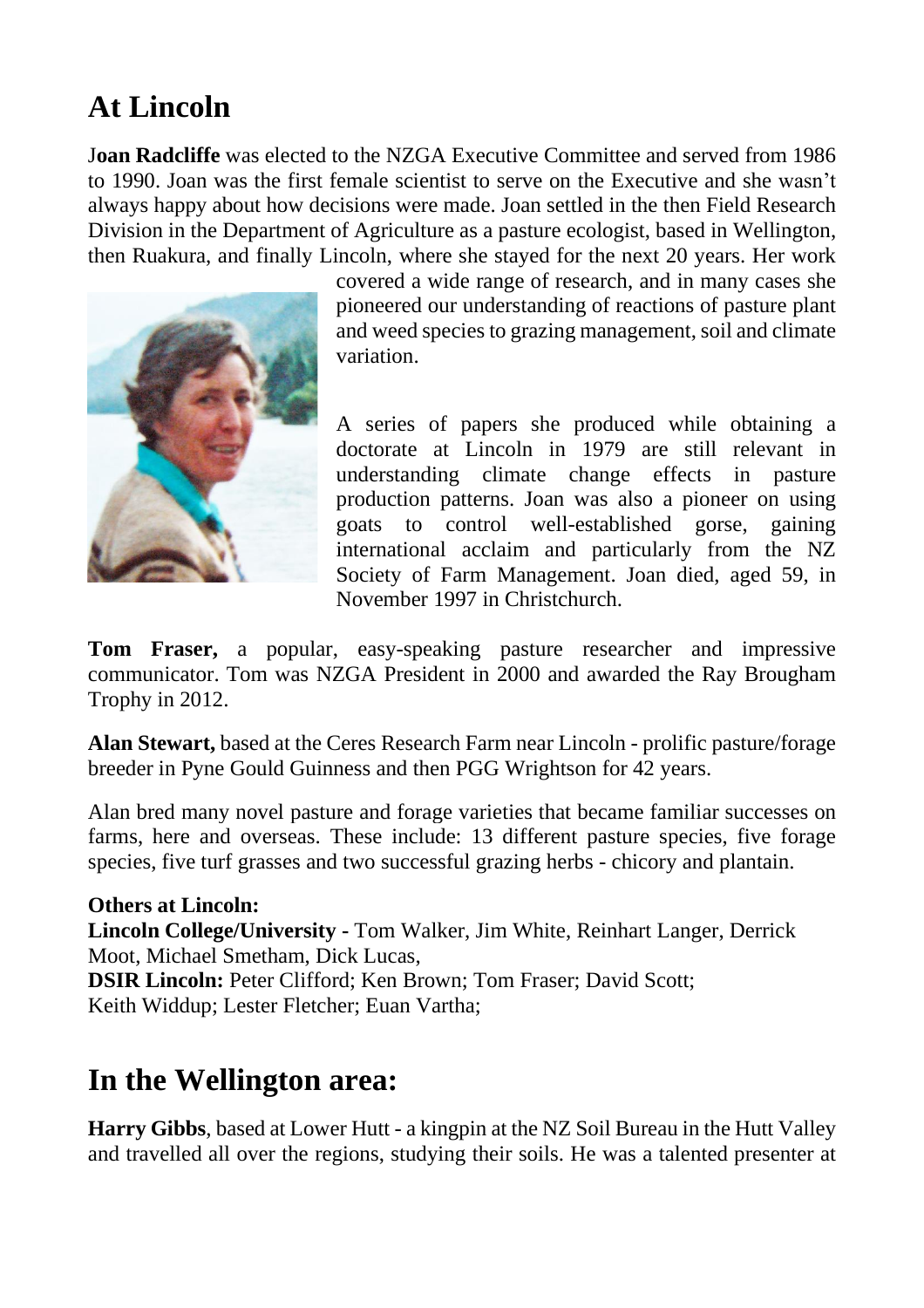NZGA Conferences and always described the local soil types on the NZGA field trips. His contributions and papers at the conferences earned him Life Membership.

#### **In the Palmerston North area:**

#### **DSIR Grasslands:**

Plant Breeding Group: Lionel Corkill; Peter Barclay, Bill Rumball, Syd Easton, Warren Williams Agronomy: John Lancashire, John Hay, Deric Charlton, John Brock Plant Nutrition: Roger Ball, Andrew Carran

Plant Diseases/Endophyte: Garry Latch

**Margot Forde,** based at Grasslands Palmerston North botanist and the sole female scientist at Grasslands for many years.

She became curator of the Germplasm Centre that's named after her and collected many seedlots herself in Southern Europe and China.

**Massey University:** Bram Watkin; Alex Chu; Peter Kemp; John Hodgson; Cory Matthew



**MAF Palmerston North-Hawke's Bay:** Bill Kain, Geoff Crouchley, Paul Muir, Allan Gillingham, Alison Popay.

**Allan Gillingham**, based at Whatawhata, then Flock House - soil researcher who studied in many regions. Later a science manager in Manawatū.

#### **In the Waikato area:**



**Gavin Sheath** began his career, after graduating at Lincoln, as the MAF district scientist for Otago, carrying out trials around Oamaru. A few years later he undertook a doctorate at Massey University on *Grasslands Maku* lotus.

He then he moved to Whatawhata, working with Peter Rattray, soil nutritionist Allan Gillingham, animal behaviour scientist Clive Dalton and others. Gavin maintained his interest in legumes at Whatawhata and selected Prop, a reseeding white clover for summer-dry hill country.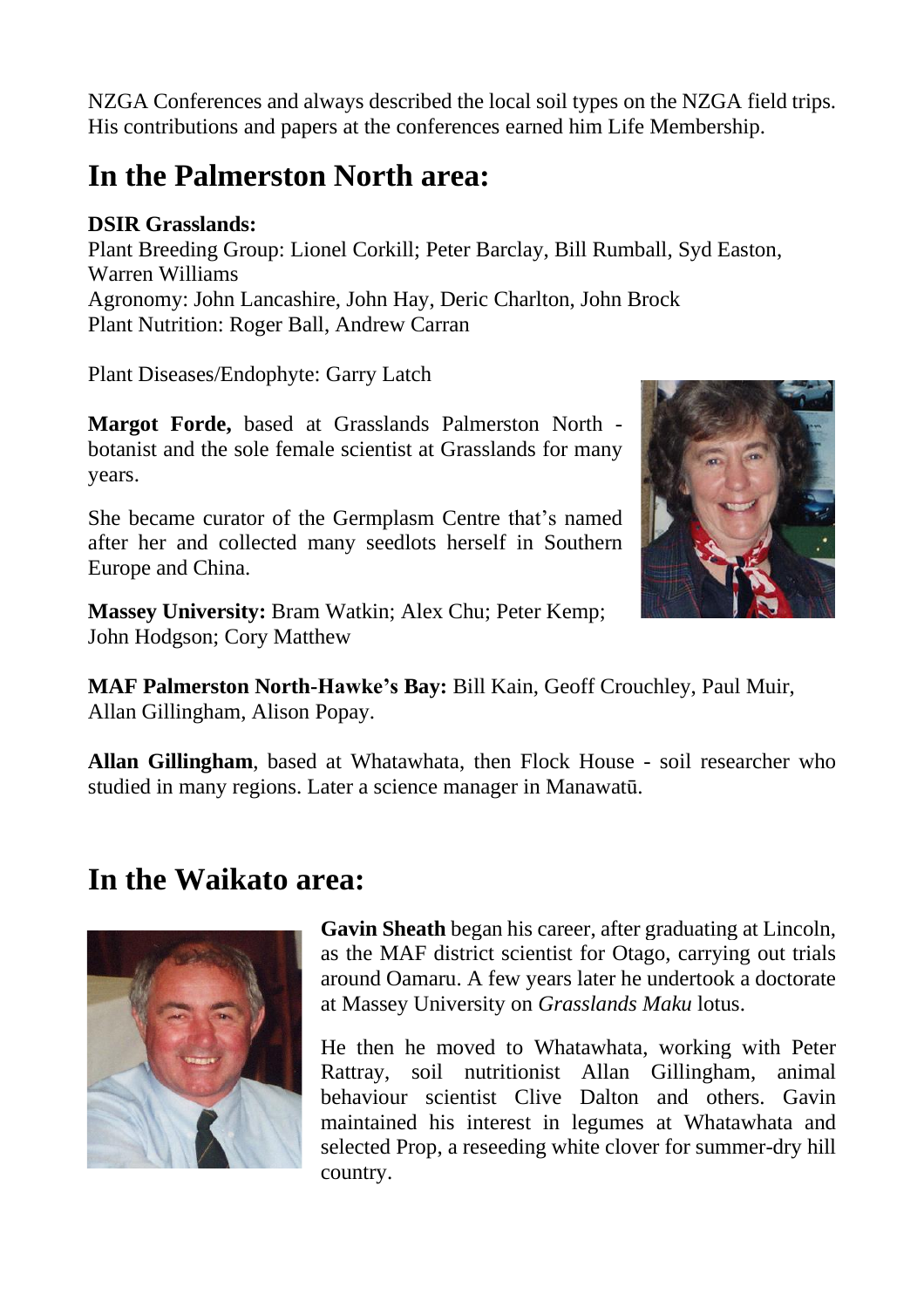Gavin became OIC at Whatawhata and moved into farming systems research and working with Māori incorporations, becoming a source of farming wisdom that helped improve some large land areas around Waikato and neighbouring regions.

Gavin served as NZGA President in 1985 and was elected a Life Member in 2001. He represented Australasia/Oceania on the Committee from 2001 onwards, and was surprised and honoured to be elected Chairman. He went on to be the first New Zealander to chair the Continuing Committee of IGC in 2005.

**Doug Edmeades** was based at Ruakura - he was a leading researcher in the Soils and Fertilisers Group for a long period; Doug led the famous case against Maxicrop in the early 2000s.

Then Doug founded *agKnowledge*, a soil fertility consultancy. He has been warning dangers of the current funding science funding system for many years:

"Scientific research should be done for public good, with information openly available. The Universities and Crown Research Institutes should be not-for-profit organisations with



no interest or involvement in intellectual property. Then the researchers can speak freely without vested interest."

"New Zealand needs a unifying and courageous leadership to move science back to independence, and farmers into a position of being able to trust the facts presented. The story should never replace the evidence, facts and data, but together and backed by the bottom line of a local farmer, will be truly compelling."

Since 1931 over 2,000 papers have been published in the Proceedings and Journals of NZGA and most have been presented by researchers. These papers are available on the website and there are far too many names to mention here.

The papers were all checked by referees and verified to avoid any misinformation, which would reflect poorly on NZGA and mislead those applying it in their businesses and on the farms. These referees are also too numerous to mention but their time and effort is much appreciated.

**Rex Webby,** based at Whatawhata, was skilled in managing farm discussion groups in northern North Island. Rex received an NZGA Special Award for Technology Transfer in 2004.